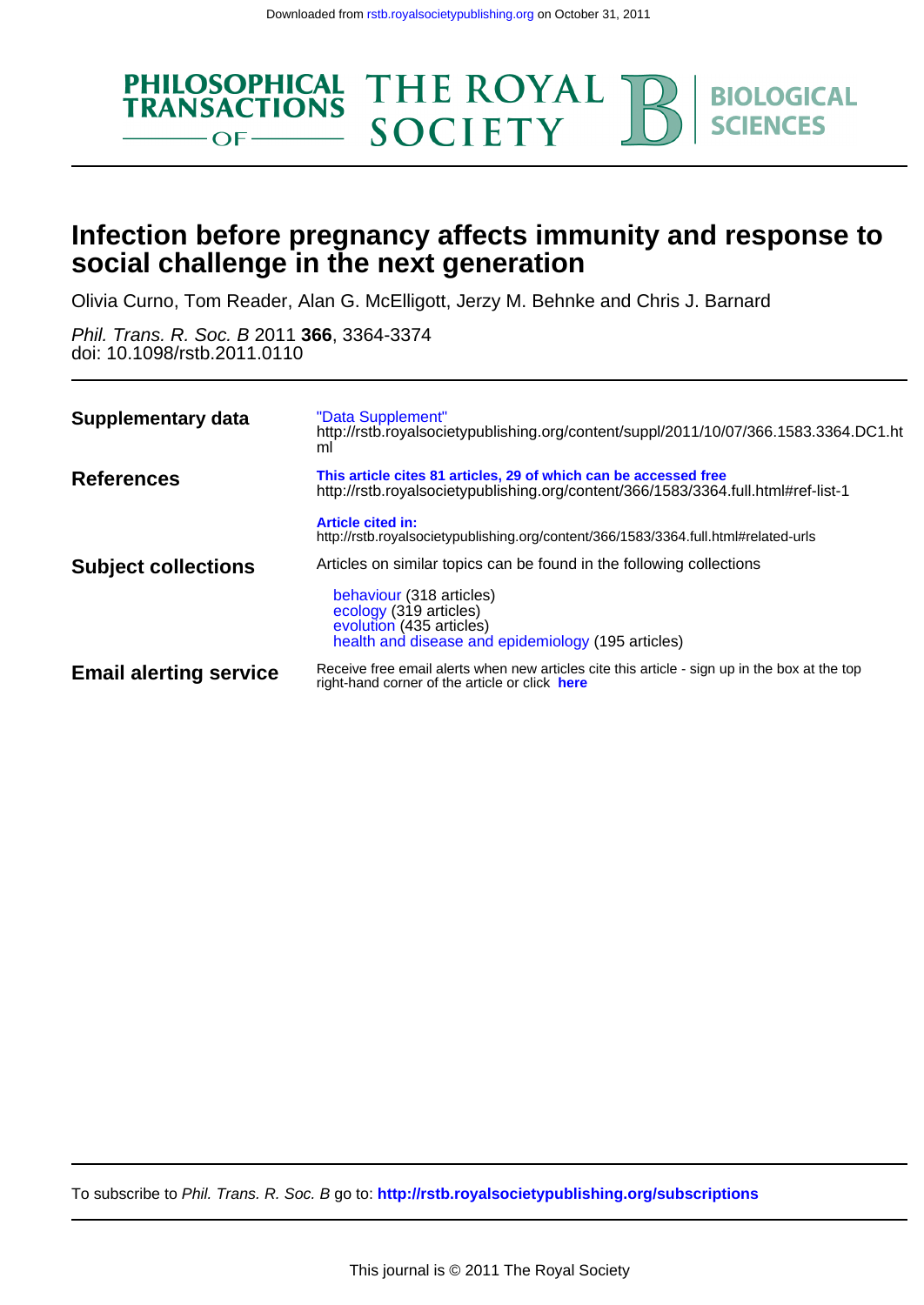

Research

# Infection before pregnancy affects immunity and response to social challenge in the next generation

Olivia Curno<sup>1</sup>, Tom Reader<sup>1,\*</sup>, Alan G. McElligott<sup>2</sup>, Jerzy M. Behnke<sup>1</sup> and Chris J. Barnard<sup>1,†</sup>

<sup>1</sup> School of Biology, University of Nottingham, Nottingham NG7 2RD, UK<br><sup>2</sup> School of Biological and Chamical Sciences, Ouam Mamy University of Landan, Mila <sup>2</sup> School of Biological and Chemical Sciences, Queen Mary University of London, Mile End Road, London E1 4NS, UK

Natural selection should favour parents that are able to adjust their offspring's life-history strategy and resource allocation in response to changing environmental and social conditions. Pathogens impose particularly strong and variable selective pressure on host life histories, and parental genes will benefit if offspring are appropriately primed to meet the immunological challenges ahead. Here, we investigated transgenerational immune priming by examining reproductive resource allocation by female mice in response to direct infection with *Babesia microti* prior to pregnancy. Female mice previously infected with B. *microti* gained more weight over pregnancy, and spent more time nursing their offspring. These offspring generated an accelerated response to B. microti as adults, clearing the infection sooner and losing less weight as a result of infection. They also showed an altered hormonal response to novel social environments, decreasing instead of increasing testosterone production upon social housing. These results suggest that a dominance-resistance trade-off can be mediated by cues from the previous generation. We suggest that strategic maternal investment in response to an infection leads to increased disease resistance in the following generation. Offspring from previously infected mothers downregulate investment in acquisition of social dominance, which in natural systems would reduce access to mating opportunities. In doing so, however, they avoid the reduced disease resistance associated with increased testosterone and dominance. The benefits of accelerated clearance of infection and reduced weight loss during infection may outweigh costs associated with reduced social dominance in an environment where the risk of disease is high.

Keywords: dominance; hormones; immunocompetence; maternal effects; testosterone; trade-off

### 1. INTRODUCTION

Maternal effects occur when factors in the maternal environment cause phenotypic changes in offspring [\[1](#page-9-0)]. These effects are the phenotypic product of the interaction between the parental genotype and that genotype's environment as expressed in the next generation  $[2-4]$  $[2-4]$  $[2-4]$ . They can be viewed as manifestations of transgenerational phenotypic plasticity [\[5](#page-9-0)–[8\]](#page-9-0). Where this plasticity increases fitness, maternal effects can be considered adaptive; adaptive maternal effects are thought to play an important role in shaping life history in many taxa [\[1\]](#page-9-0).

The idea that the maternal environment can influence the development and hence the phenotype of offspring has attracted particular attention in studies

\* Author for correspondence [\(tom.reader@nottingham.ac.uk\)](mailto:tom.reader@nottingham.ac.uk). † Deceased 1 June 2007.

Electronic supplementary material is available at [http://dx.doi.org/](http://dx.doi.org/10.1098/rstb.2011.0110) [10.1098/rstb.2011.0110](http://dx.doi.org/10.1098/rstb.2011.0110) or via [http://rstb.royalsocietypublishing.org.](http://rstb.royalsocietypublishing.org)

of the impact of environmental challenges on human health. 'Foetal programming' as a result of maternal exposure to disease or malnutrition, for example, has been shown to have diverse consequences for the health of children and even grandchildren [[9](#page-9-0)]. Such maternal effects in humans are typically thought of as being detrimental to offspring fitness, but in studies of other species there has been more focus on potentially adaptive priming of offspring [\[2,10\]](#page-9-0). If cues in the maternal environment predict the conditions likely to be experienced by the next generation, a mother's inclusive fitness can be increased if she can manipulate offspring phenotype appropriately. In many cases, it is hypothesized that maternal effects mediate life-history trade-offs in offspring involving investment in traits associated with reproductive success and survival [[1](#page-9-0)]. However, the adaptive nature of maternal effects is still being actively debated. Some suggest that effects which are perceived to be adaptive may in fact simply be accidental products of gene–environment interactions with little impact on fitness [[10](#page-9-0)–[12\]](#page-9-0).

One contribution of 11 to a Theme Issue 'Disease avoidance: from animals to culture'.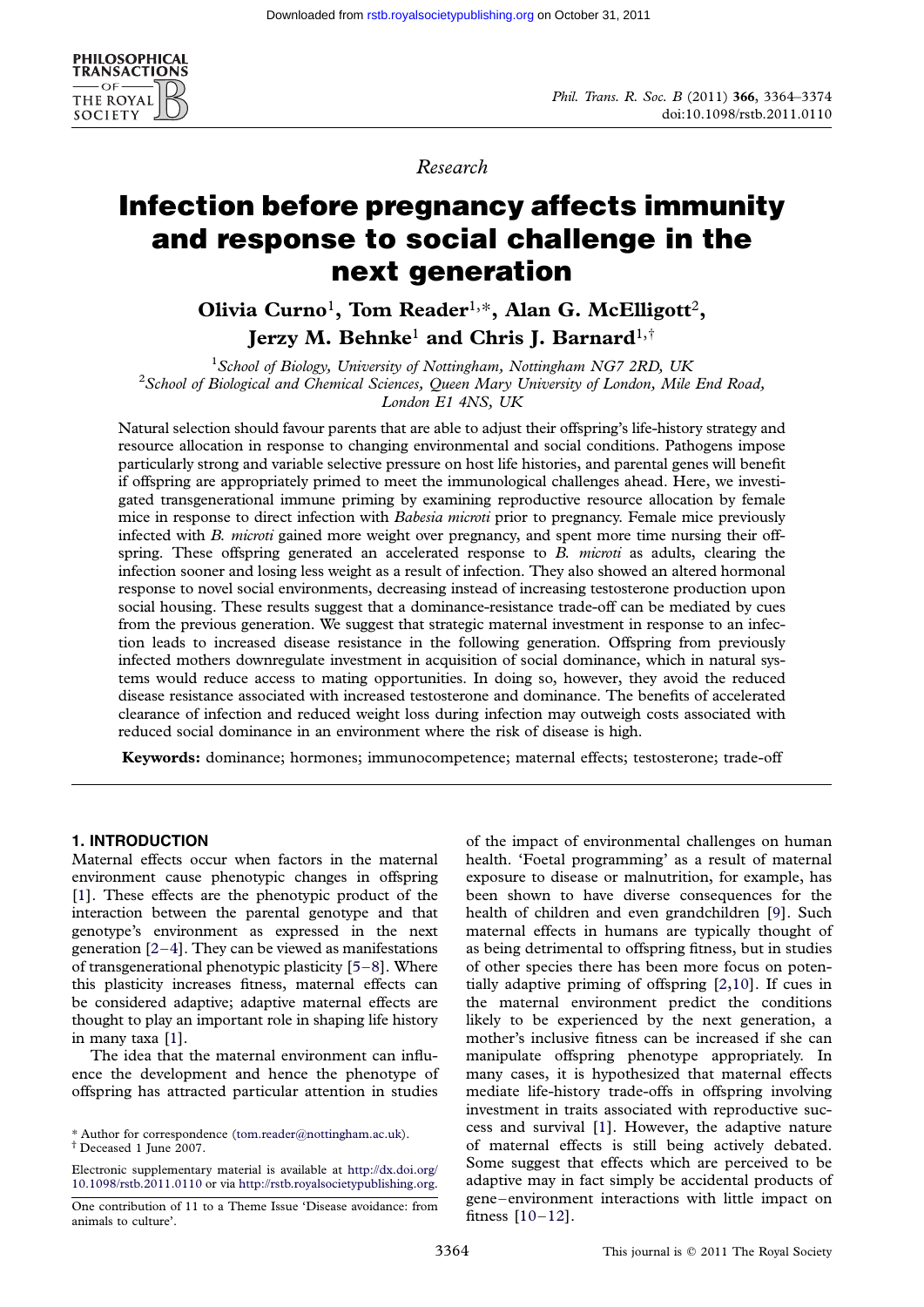The ability to resist or tolerate infection is crucial for animals exposed to pathogens, but it is also costly, and requires investment of resources that might otherwise be directed elsewhere [\[13](#page-9-0)]. Because immature animals do not have fully developed sensory and immune systems, parents often play a key role in the protection of offspring from infection. In species with parental care, protection can take several forms. Parents may directly reduce risk from pathogens through preening, nestcleaning, etc. [[14,15](#page-9-0)], and/or they may provide passive immunity by transferring antibodies to offspring in milk or via the yolk or placenta [\[16\]](#page-9-0). In addition, and of particular relevance here, parents may confer longlasting protection by manipulating offspring phenotype according to the perceived risk of infection.

Transgenerational immune priming (TGIP) is a pathogen-mediated maternal effect that is known to occur in a wide range of taxa [[9,17,18\]](#page-9-0). Maternal exposure to pathogens or antigens (e.g. bacterial polysaccharides) promotes offspring immunocompetence in species ranging from insects to birds and mammals [[19](#page-9-0)–[21\]](#page-9-0). The mechanisms that bring about TGIP are varied [[9](#page-9-0)]. Some instances appear to involve optimization of maternal reproductive behaviour to benefit offspring (e.g. skewing laying order relative to offspring gender if one sex is more vulnerable to disease) [\[22](#page-9-0)]. Others involve direct transfer of antibodies or immunoglobulins through the milk or yolk, which can have long-term impacts on the development of the juvenile immune system, in addition to providing passive immunity [\[16,23\]](#page-9-0). A third group of mechanisms involves epigenetic effects, whereby maternal experience affects DNA expression, but not sequences, in offspring [[24](#page-9-0)]. This may be achieved by the modulation of DNA methylation via changes in the exposure of offspring to androgens and other hormones [[19,25,26\]](#page-9-0), or through other biochemical mechanisms [\[27\]](#page-9-0).

The potential for TGIP is of great interest in an evolutionary context because pathogens impose strong selective pressures on host life histories, forcing hosts to allocate resources to immune defence to the detriment of other life-history components [\[13,28,29\]](#page-9-0). For example, immunologically challenged female blue tits (Cyanistes caeruleus) and pied flycatchers (Ficedula hypoleuca) reduce the rate at which they feed offspring [[30,31](#page-9-0)]. Other examples illustrate an opposite effect, i.e. increased investment in reproduction or growth can cause a reduction in immunocompetence. Female odour causes male mice to invest in secondary sexual characters, leading them subsequently to lose more weight fighting an experimental infection [\[32](#page-9-0)]. Individuals of many bird species that have larger broods show reduced immunocompetence [\[1](#page-9-0)]. Reproductive activity also reduces immunocompetence in fruit flies (Drosophila melanogaster) and damselflies (Matrona basilaris) [\[33,34\]](#page-10-0).

The widespread evidence for a trade-off between reproductive traits and immunocompetence leads to clear predictions about the consequences of TGIP for offspring. If females can use environmental cues to anticipate pathogenic challenges for their offspring, and upregulate offspring immunocompetence as a result, we would expect to see the costs of this priming to impact negatively on traits associated with

reproductive success [\[35](#page-10-0)]. In many species, trade-offs between survival and reproduction are manifest in impacts of changes in immunity on social and reproductive behaviour. There is a well-documented negative association between social dominance and disease resistance in mice [[36](#page-10-0)–[38\]](#page-10-0). Aggressive interactions among male mice determine social dominance, and hence access to mating opportunities, but increased aggression is costly and is associated with reduced resistance to disease. The trade-off between investment in social dominance and immunocompetence is thought to be regulated by androgens: increased testosterone production generally increases aggression, but also increases vulnerability to infection [\[39](#page-10-0)]. Where such a trade-off exists, we can predict that upregulation of offspring immunocompetence as a result of TGIP by mothers may lead to decreased circulating levels of testosterone and consequently reduced social dominance.

Although pathogens have been shown to affect reproductive investment by mothers, and subsequently the behaviour and life history of offspring, such changes do not necessarily represent adaptive maternal effects. In fact, there are three possible evolutionary explanations for pathogen-mediated changes in offspring: (i) they reflect adaptive manipulation beneficial to the pathogen  $[40-42]$  $[40-42]$  $[40-42]$  $[40-42]$ , (ii) they are the inevitable sideeffects of the cost of combating disease [\[43,44\]](#page-10-0), or (iii) they are adaptive responses to infection by the host ensuring their own reproductive success and that of their offspring [\[1\]](#page-9-0). An example of a transgenerational effect that might benefit a parasite is seen in flea-infested great-tits (Parus major), which produce fledglings that disperse shorter distances than healthy birds, and are more likely to be recruited to the local population, providing more nearby future hosts for the parasite [[45\]](#page-10-0). If this is adaptive manipulation of host offspring behaviour by the parasite, perhaps achieved via epigenetic modifications of host DNA [\[24](#page-9-0)], the phenotype of the parasite can be considered to extend (sensu Dawkins [\[46](#page-10-0)]) across two host generations. In contrast, however, mite-infected female lizards (Lacerta vivipara) display a parasite-mediated maternal effect that appears to be adaptive for the host. They produce offspring that develop faster, invest more in early reproduction and run faster: literally and figuratively living faster and dying younger in an environment when lifeexpectancy is reduced [[47,48\]](#page-10-0). Such examples highlight the diverse nature of the possible evolutionary origins of transgenerational effects of pathogens. However, experimental studies that trace the impacts of infection across generations such that the likely consequences of observed changes for maternal and offspring fitness can be evaluated fully remain very scarce [[1](#page-9-0)].

The cause of any responses to maternal infection observed in offspring is often attributed to whichever agent (host or pathogen) is intuitively thought to benefit. Because previous experimental studies of TGIP have usually examined offspring of females that were infected at the time of pregnancy/egg laying, responses that are adaptive for the pathogen are generally very plausible, since the pathogen is still an active agent at the moment the offspring are primed [[10](#page-9-0)[,49](#page-10-0)]. An alternative experimental approach is provided by tests of the downstream effects of TGIP in the offspring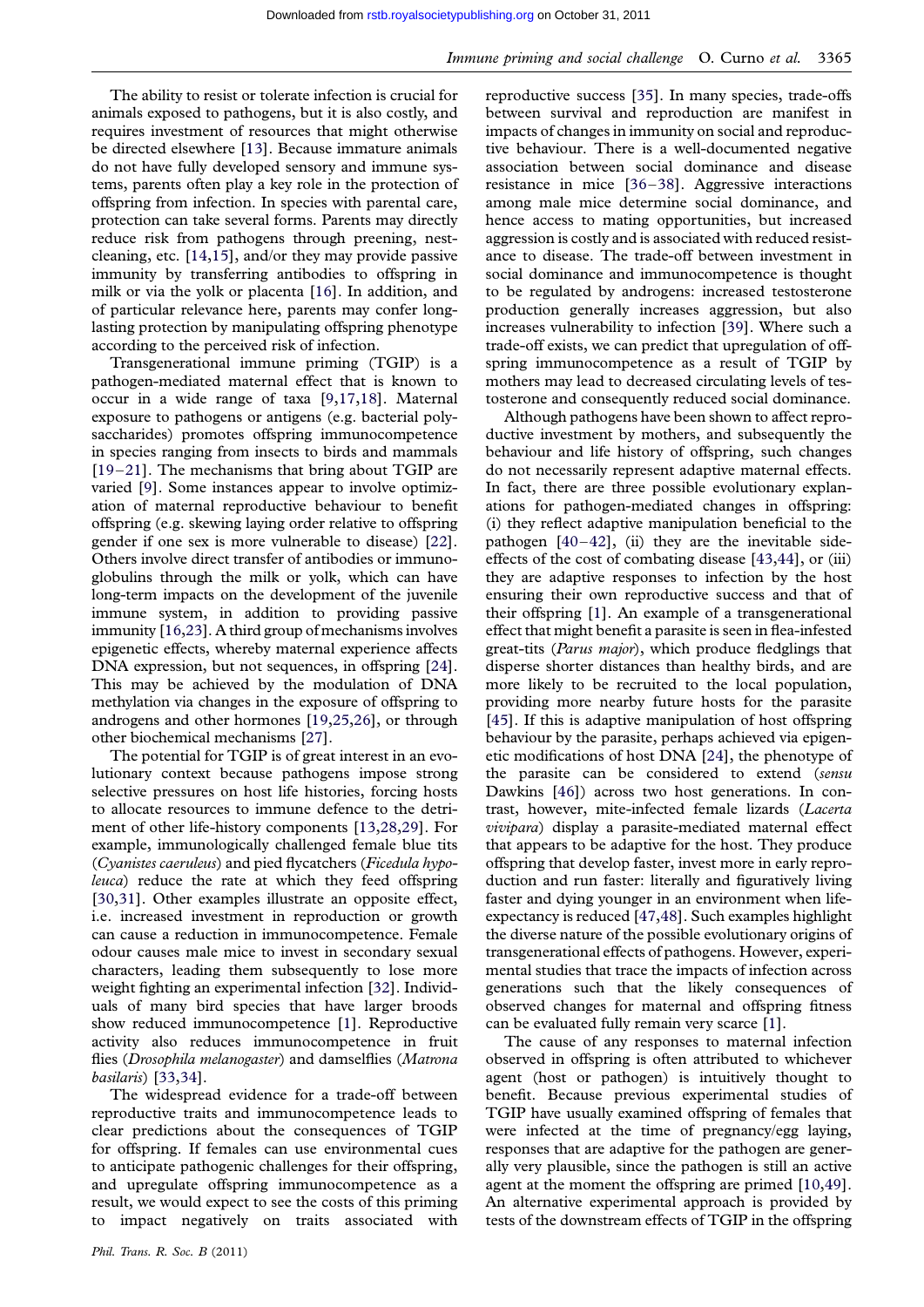of females that have cleared infection prior to pregnancy/egg laying; such an approach allows us to focus more on changes in offspring traits that might plausibly be adaptive for the mother.

The environmental cues that trigger TGIP might be direct if the mother is infected prior to the birth of her offspring, but they might also be indirect. An important possible source of indirect information about infection risk in the environment comes from visual or olfactory cues associated with infected conspecifics [[50](#page-10-0)]. In a previous experiment [[51\]](#page-10-0), we examined whether such indirect cues, when perceived by mothers, actually impact on offspring phenotype. We showed that housing pregnant female mice next to infected neighbours led to the production of offspring that were more resistant to disease and less aggressive as adults. This provided the first evidence for transgenerational regulation of immune response based on ambient social information. In addition, our findings supported the idea that mothers adaptively regulate the trade-off between social dominance and disease resistance in their offspring in response to variable infection risk.

In the current paper, we report on a second study designed to investigate transgenerational transmission of immunological information using the same experimental system as before. This time we examined the response in mothers and their offspring to direct evidence of infection risk in the maternal environment. We infected female mice with the protozoan blood parasite Babesia microti, and allowed the infection to clear prior to pregnancy. Thus, females in the experiment had direct information about infectious agents in the environment, and potentially had reduced resources owing to recent infection, but any priming of their offspring could only occur after infection had cleared, in the absence of the parasite. We examined how recent infection affects reproductive output and maternal behaviour, and how it affects the social behaviour and disease resistance of offspring as adults in later life. We predicted that we would see enhanced immunocompetence but reduced testosterone, aggression and social dominance in offspring of infected mothers.

### 2. MATERIAL AND METHODS

#### (a) Methods overview

Female laboratory mice were either infected with the blood protozoan B. microti, or subjected to one of four control treatments. Babesia species are tick-borne haemoprotozoan parasites that infect virtually all mammalian species, with significant economic consequences in domestic animals and human health implications, particularly in the USA [\[52,53](#page-10-0)]. In mice, B. microti induces high but transient parasitaemias, which are quickly cleared (clearance beginning approximately 10 days after infection) [\[54](#page-10-0)]. This makes B. microti an ideal parasitic tool to investigate the effects of disease in neighbours over a limited period, such as during pregnancy. In natural infections, natural killer (NK) cells and macrophages act to limit the extent of parasitaemia [[55](#page-10-0)] before a resolution stage begins, with parasitaemia levels peaking and then rapidly declining owing to the action of  $CD4^+$  T cells and IFN- $\gamma$  [[54](#page-10-0)]. Following primary infection, mice are protected against future infection by the

action of  $CD4^+$  T cells and IFN- $\gamma$ , with little or no requirement for B-cells or antibodies [[56\]](#page-10-0).

In our experiment, following clearance of infection (time to clearance was less than or equal to 14 days (see [\[51](#page-10-0)])), each female was co-housed with a sire male for 6 days. Mated females were then removed to single-housing cages until parturition. At 11 days old, each litter was reduced to four males. Females were removed from offspring at 24 days old. At 50 days old, approximately half of the offspring were re-housed with three novel males from the same treatment group. Continuous behavioural observations totalling 200 min per group were carried out, recording aggressive behaviour in the adult offspring. At 70 days old, the adult offspring were singly housed and infected with B. microti. The time course of the infection was monitored by blood smears until clearance. Blood was taken from females and offspring at various time points during the experiment and assayed for testosterone, corticosterone and total IgG.

#### (b) Detailed methods

#### (i) Mice and housing

A priori power tests were conducted to determine minimum sample sizes necessary to detect treatment effects of a magnitude that would be considered important, in order to minimize animal use. The subjects were 358 mice of the Bantam and Kingman: White (BKW) strain, which included 75 subject females (seven weeks old), 75 sire males (nine weeks old) and 208 male offspring from the subject females (from birth to 90 days of age). We kept subjects in standard polypropylene cages  $(48 \times 15 \times 13 \text{ cm})$ : model M3, North Kent Plastics, UK) throughout. All cages contained wood shavings as a floor substrate, a cotton nestlet for bedding material and a cardboard tube. Subjects had ad libitum access to standard laboratory rodent food pellets and water. Room temperature was maintained between  $20^{\circ}$ C and  $22^{\circ}$ C and humidity between 45 and 55 per cent. All animals were maintained under a 12 L : 12 D reversed light : dark cycle with lights on at 20.00 h, and illuminated by a dim red light during the dark cycle to facilitate observations.

#### (ii) Maternal treatment phase

Seven week old females were randomly divided into five treatment groups of 15 individuals each. These were: (i) Babesia treatment: infection with  $5 \times 10^7$  mouse red blood cells harbouring B. microti; (ii) sham Babesia: sham infection of B. *microti*, comprising only the vehicle used to suspend erythrocytes in treatment (i) (an infection vehicle control treatment); (iii) sheep red blood cell (SRBC) treatment: inoculation with  $5 \times 10^7$  foreign SBRCs (an immune activity treatment); (iv) sham SRBC treatment: sham inoculation of SRBCs, comprising only the vehicle used to suspend the SRBCs (immune activity vehicle control treatment); and (v) complete control: no treatment. The treatment phase lasted 20 days, by which time the infection had peaked and been cleared in all of the infected females (Babesia treatment) (the infection monitoring method is explained in  $\S2b$ (vii)).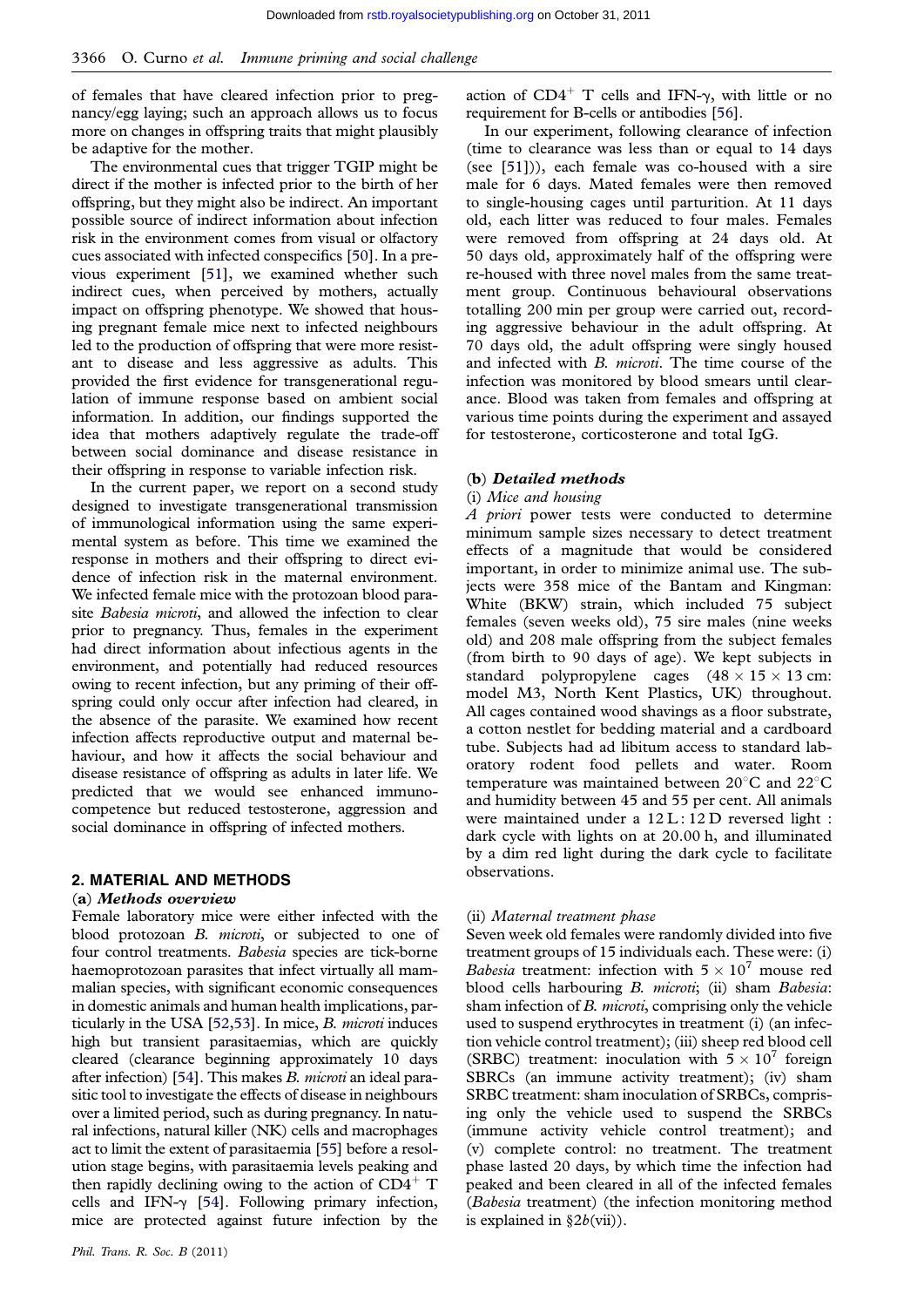## (iii) Mating phase

The females were then introduced to the home cages of randomly allocated single-housed sire males, and kept in these pairs for 6 days. This method was used to minimize sire–female aggression, and maximize likelihood of impregnation [[57\]](#page-10-0). After 6 days, females were removed from sire cages and housed singly to continue pregnancy and then give birth. They were then kept with full litters for 11 days.

### (iv) Pre-weaning phase

At 11 days old, when pups could be reliably sexed by noninvasive means and individually marked, all were sexed and each litter reduced to four males (three males in the case of three litters that had only three males each). This was to enable manageable sample sizes for individual observations both at pre-weaning and in subsequent phases. Male pups were chosen because previous work has shown important dominance–resistance trade-offs in male mice [\[36](#page-10-0)–[38](#page-10-0)]. A total of 208 male pups from 52 females were included in the adult offspring stages of the experiment. Thirteen females did not become pregnant in the mating phase, and a further 10 females did not have at least three sons at 11 days post-partum, but neither the likelihood of becoming pregnant nor litter sex ratio were affected by treatment (see §3). We marked the male pups in an individually distinctive pattern using black eyelash dye (Colorsport, Brodie and Stone plc, London, UK). At 24 days of age, all mothers were removed from litters, and pups (subject males) were left in their fraternal groups until 50 days old.

#### (v) Social grouping and single-housing phases

At 50 days old, all subject males were separated from their siblings. Approximately half of the subject males (100 mice) were randomly chosen and re-housed with three novel males from the same treatment group, with whom they were allowed to establish dominance hierarchies over 20 days. Continuous behavioural observations totalling 200 min  $(10 \text{ min d}^{-1})$  per group were carried out. Various social interactions were recorded, including the number of attacks, mounts and aggressive allogrooms, in order to determine social rank within these groups. Individuals that displayed more aggressive behaviours were considered dominant in later analysis, and those that were more commonly the recipients of these behaviours were considered subordinates [[36,58](#page-10-0)]. The remaining half (108 mice) was housed singly to act as a non-socialized treatment. At the end of this phase, all males were housed singly in new clean cages.

#### (vi) Offspring infection phase

At 70 days old, the adult offspring, all now housed singly, were injected with  $1 \times 10^7$  mouse red blood cells infected with B. microti. The time course of the infection was closely monitored until clearance. No other infection or immune challenge was given to the adult offspring.

#### (vii) Technical procedures

All inoculations, infections and sham manipulations involved a single intra-peritoneal injection of  $200 \mu l$  Hanks' solution, containing the appropriate

inoculants. Mothers in treatment group E received no injection. All monitoring, sampling and handling for treatments A and C were repeated accordingly in sham treatments B, D and E. Sham infection and inoculation involved the introduction of Hanks' solution only. All females and subject male offspring were infected in a random order with  $1 \times 10^7$  mouse red blood cells infected with B. microti. The King's 67 strain of B. microti was used throughout, and frozen stock was passaged five times in BKW mice before being used on stimulus or subject males.

To monitor *B. microti* infection, a peripheral tail vein was nicked and a single drop of blood transferred to a glass microscope slide every other day during the infection. The drop was immediately smeared to give a monolayer of erythrocytes, then fixed and stained. For staining, fixed slides were placed in a solution of one part Giemsa stain to three parts Sorenson's buffer for 40 min, before rinsing in Sorenson's buffer and drying in air. Larger blood samples  $(50 \mu l)$  were also collected in heparinized haematocrit tubes, on no more than three occasions per animal, and never twice within a two week period. Females were sampled at the start and at the end of the stimulus phase. Offspring had  $50 \mu l$  blood samples taken at weaning, prior to and at the end of social grouping. An additional blood sample was taken from all animals during autopsy.

The larger blood samples were assayed for testosterone (males only), corticosterone and total IgG (used as a bystander measure of immunocompetence [\[36](#page-10-0)]) using kits or reagents supplied by IDS Ltd, Tyne and Wear, UK (testosterone); R & D Systems Europe Ltd, Abington, UK (corticosterone); and Universal Biological, Cambridge, UK (IgG). All plates were processed using Micro plate Manager v. 5.2. In all cases, blood samples were anonymized and analysed in a random order, so that it was not possible for investigators to know the treatment group or relatedness of individual samples. In a number of cases, limited serum volumes precluded reliable estimates for all three serum factors at all time points from certain individuals. As a consequence, sample sizes of some analyses vary.

#### (viii) Statistical analysis

Analysis was carried out using SPSS v. 15 (SPSS Inc. Chicago, IL, USA). Alpha was set at 0.05 and all tests were two-tailed. Where appropriate, values were nested within female (which was included as a random factor), or averaged per female to avoid within-litter pseudoreplication. Where appropriate, body mass was fitted as a covariate. In addition to sample size variation owing to blood sampling limitations, sample sizes vary among early phase analyses (for example, changes in female physiology over infection phase, compared with offspring measures) because not all females became pregnant or produced four sons.

#### 3. RESULTS

### (a) Physiological responses to treatment in the female

Because no significant differences were detected among the four control treatments for the response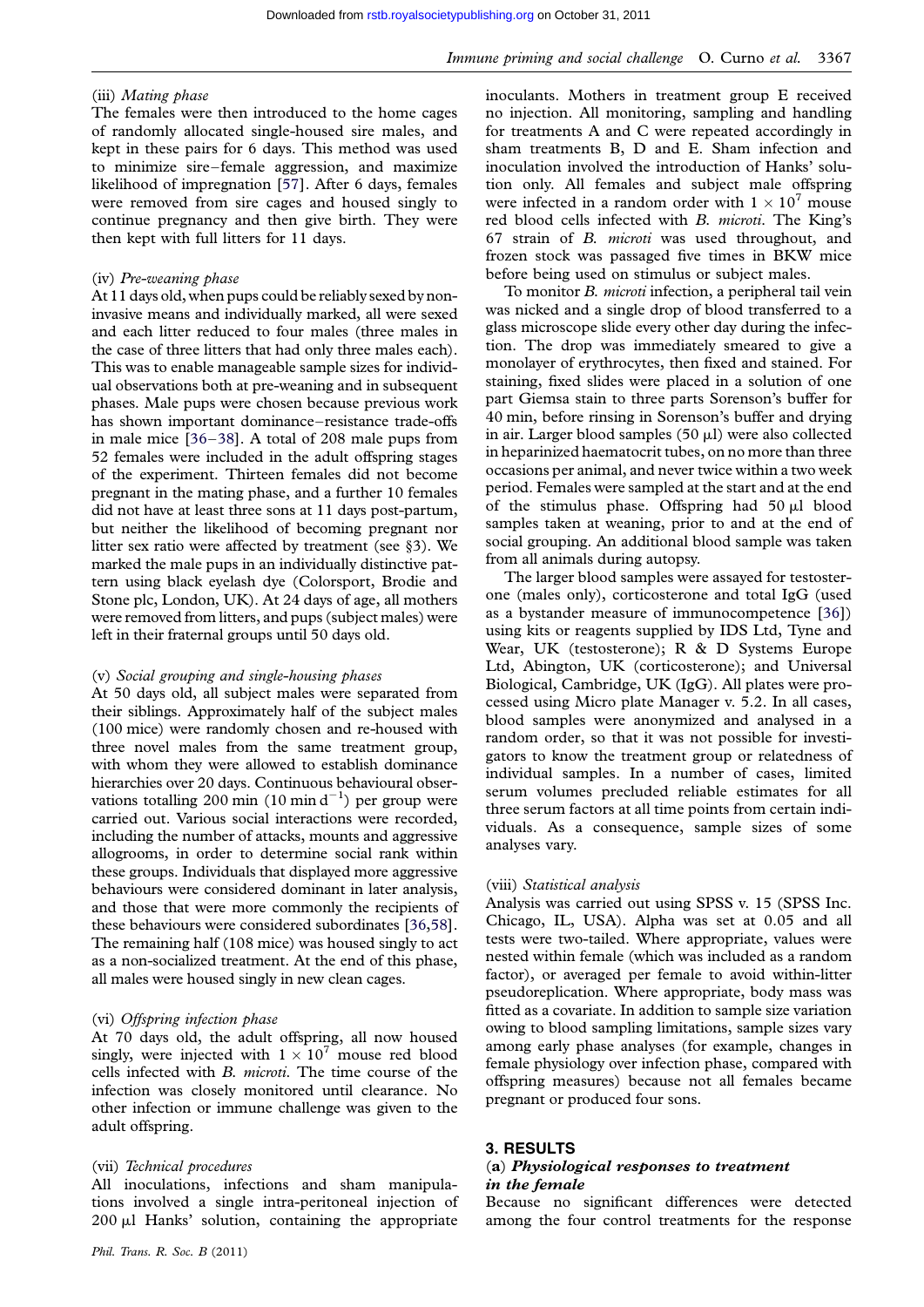

Figure 1. Female serum immunoglobulin, measured at the start of the experiment prior to treatment (time 1, day one), following clearance of infection and prior to mating (time 2, day 20), at the end of pregnancy (time 3, day 47) and upon weaning (time 4, day 60). Error bars represent  $\pm$ 1 s.e. Filled circles with solid line, Babesia treatment; filled circles with dashed line, control treatments.

variables analysed (electronic supplementary material, table S1), these were grouped as one treatment labelled 'control treatments' and compared against the Babesia-treated females.

Following infection, Babesia-treated females showed significantly higher levels of serum IgG throughout the experiment than control females (figure 1, repeated measures generalized linear model (GLM) on  $log_{10}$  (IgG):  $F_{3,105} = 39.983$ ,  $p < 0.0001$ ). There was no effect of infection on serum corticosterone (repeated measures GLM:  $F_{3,147} = 0.283$ ,  $p = 0.838$ ). Babesiatreated females lost significantly more weight over the period of infection than females in all other control groups (GLM:  $F_{1,72} = 7.517$ ,  $p = 0.008$ ), but the difference in weight at the time of mating was of marginal significance (GLM:  $F_{1,72} = 3.884$ ,  $p = 0.053$ ). Body weight at mating did not appear to have significant downstream effects on the likelihood of becoming pregnant (GLM:  $F_{1,72} = 1.272$ ,  $p = 0.263$ ) or on litter size (Pearson's correlation:  $n = 60$ ,  $r = -0.203$ ,  $p = 0.119$ ).

#### (b) Reproductive responses to treatment in the females

Infection with B. microti did not affect the likelihood of becoming pregnant ( $\chi^2$ -test:  $\chi^2 = 0.538$ , d.f. = 1, p = 0.970) or producing a live litter ( $\chi^2$ -test:  $\chi^2 = 0.397$ , d.f.  $= 1$ ,  $p = 0.983$ ). Nor did it affect the litter size (GLM:  $F_{1,60} = 0.031$ ,  $p = 0.831$ ) or the sex ratio of litters (GLM:  $F_{1,57} = 0.056$ ,  $p = 0.813$ ). However, the weight gain over pregnancy, and weight loss at parturition, were significantly affected by treatment. Babesia-infected females gained more weight during pregnancy (31.1  $\pm$  0.56 g) and lost more at parturition  $(23.15 \pm 0.61 \text{ g})$  than did control females  $(27.5 \pm 0.61 \text{ g})$ 0.63 and 20.9  $\pm$  0.58 g, respectively), even when covariates were fitted to control for weight loss during infection and litter size (repeated measures GLM:  $F_{2,116} = 6.566, p = 0.002$ . Babesia-treated females then spent significantly more time nursing offspring than control females [\(figure 2](#page-6-0)a, GLM:  $F_{1,51} = 5.940$ ,  $p = 0.018$ .

(c) Responses to treatment in the young offspring It was not possible to look at the effects of treatment on the weight at birth in offspring, because interference with pups at this age carries too high a risk of infanticide. We detected no effect of maternal treatment on early pup growth (weight gain between day 11 and weaning; repeated measures GLM:  $F_{2,114} =$ 0.818,  $p = 0.444$ ), but by weaning *Babesia*-treated pups were significantly lighter than control pups [\(figure 2](#page-6-0)b: GLM:  $F_{1,51} = 4.914$ ,  $p = 0.031$ ). This was particularly surprising as Babesia-treated pups spent significantly more time suckling  $(27.4 \pm 0.83)$ scans compared with  $22.62 + 0.50$  scans, GLM:  $F_{1,51} = 6.806, p = 0.012$ . The effect of treatment on weight was no longer evident by five weeks of age, or thereafter (repeated measures GLM:  $F_{3,159} = 0.149$ ,  $p = 0.930$ .

Offspring from Babesia-treated females showed significantly higher levels of IgG at weaning at 24 days of age (1893  $\pm$  307 mg l<sup>-1</sup> compared with  $1071.29 \pm 147.6$  mg l<sup>-1</sup>; GLM with log<sub>10</sub> transformed data:  $F_{1,53} = 17.529, p < 0.001$ ), a difference that persisted to seven weeks of age (Babesia:  $2139 \pm 239$  mg l<sup>-1</sup>; control:  $1450 \pm 125$  mg l<sup>-1</sup>; GLM with  $log_{10}$  transformed data:  $F_{1,53} = 9.612$ ,  $p = 0.003$ ). There was no effect of treatment on early offspring corticosterone or testosterone (repeated measures GLMs: corticosterone:  $F_{3,153} = 0.423$ ,  $p =$ 0.737; testosterone:  $F_{3,159} = 0.647$ ,  $p = 0.586$ ).

(d) Responses to treatment in the adult offspring Over the social grouping phase, when the adult males met non-sibling conspecifics for the first time, offspring from control treatments showed an increase in testosterone production, whereas Babesia-treated males showed a reduction [\(figure 3;](#page-6-0) GLM of change in serum testosterone (after minus before):  $F_{1,44} =$ 6.296,  $p = 0.016$ . There was no such effect on corticosterone or immunoglobulin over the novel social group period (GLM of change in corticosterone:  $F_{1,49}$  < 0.001,  $p = 0.993$ ; change in IgG:  $F_{1,48}$  = 1.206,  $p = 0.278$ ). Despite the effect on testosterone, there was no observable effect of treatment on social behaviour in adult offspring (GLM of square-root transformed total number of observed acts of aggression:  $F_{1,56} = 0.247$ ,  $p = 0.622$ ).

### (e) Effect of treatment on the response of adult offspring to infection

Offspring from Babesia-treated females had a significantly different response to B. microti infection as adults (repeated measures GLM:  $F_{5,255} = 3.314$ ,  $p =$ 0.006) with a faster resolution phase of the infection profile [\(figure 4](#page-6-0)). The accelerated response to infection was reflected in Babesia-treated males losing less weight in the two week period after inoculation  $(1.57\pm0.30 \text{ g}$  lost by *Babesia*-treated males compared with  $3.05 + 0.22$  g lost by controls; GLM:  $F_{1,48} = 6.181$ ,  $p = 0.016$ ). Interestingly, Babesia-treated males showed less of an increase in IgG over infection, even when early IgG levels were controlled for (*Babesia*: increase of 18 038  $\pm$  2264 mg l<sup>-1</sup>; control: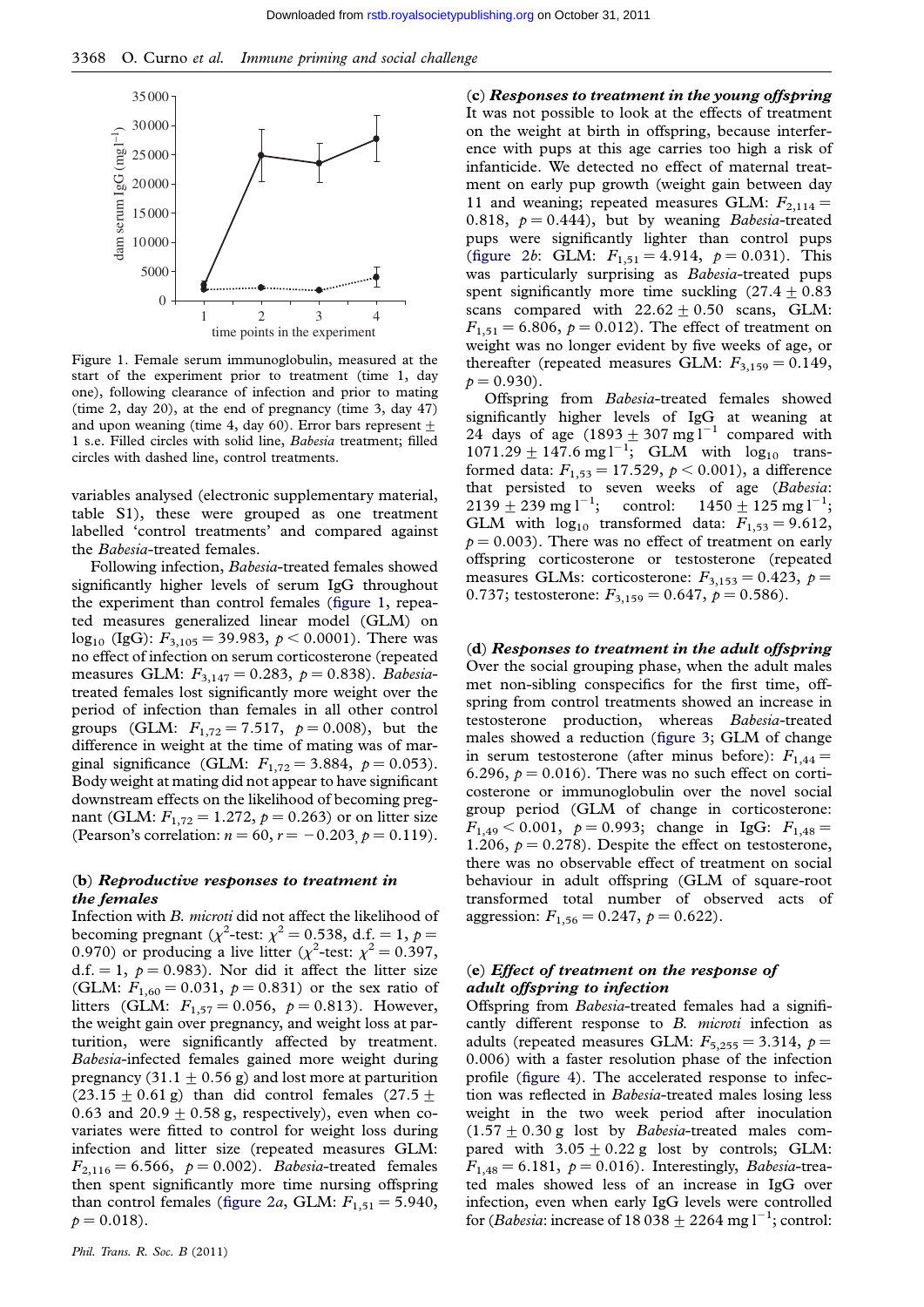Immune priming and social challenge O. Curno et al. 3369

<span id="page-6-0"></span>

Figure 2. Female nursing behaviour and offspring growth. (a) Total number of instantaneous scans in which females were seen nursing one or more pup. (b) Offspring weight at weaning (24 days of age). Error bars represent  $\pm$  1 s.e.



Figure 3. Changes in offspring testosterone. Serum testosterone measured on introduction to (49 days old) and removal from (65 days of old) novel social group caging as adults. Error bars represent  $\pm 1$  s.e. Filled circles with solid line, Babesia treatment; filled circles with dashed line, control treatments.



Figure 4. Offspring infection profiles. Percentage of red blood cells infected with Babesia microti at various time points following intraperitoneal injection with  $1 \times 10^7$ infected red blood cells. Error bars represent  $\pm 1$  s.e. Filled circles with solid line, Babesia treatment; filled circles with dashed line, control treatments.



Figure 5. The effect of social rank on infection peaks. Offspring grouped in cages of four were ranked as dominant (one per cage) or subordinate (three per cage) based on their aggressive behaviour. Graph shows subsequent infection levels at the peak of infection. Error bars represent  $\pm$  1 s.e.

23 826  $\pm$  2071 mg l<sup>-1</sup>; repeated measures GLM with  $log_{10}$  transformed data:  $F_{1,51} = 6.197, p = 0.016$ .

There was no overall effect of social grouping on infection profile (repeated measures GLM:  $F_{5,925}$  = 0.122,  $p = 0.988$ , but males that were grouped and displayed the most aggression in their groupings (dominants) experienced higher infection peaks (figure 5: GLM:  $F_{1.98} = 4.172$ ,  $p = 0.044$ ) than males that were less aggressive in groupings (subordinates). Treatment did not interact with the effect of social rank on peak infection (GLM:  $F_{1,96} = 0.004$ ,  $p = 0.947$ ). Individuals of different rank did not show significantly different patterns of testosterone production over their lifetimes (repeated measures GLM:  $F_{3,276} = 0.518$ ,  $p =$ 0.671). No significant interaction between rank and treatment on testosterone production over an individual's lifetime was found (repeated measures GLM:  $F_{3,270} = 1.883, p = 0.133$ .

## 4. DISCUSSION

We examined how experience of recent infection affects reproductive output and maternal behaviour in female mice, and social behaviour and resistance to infection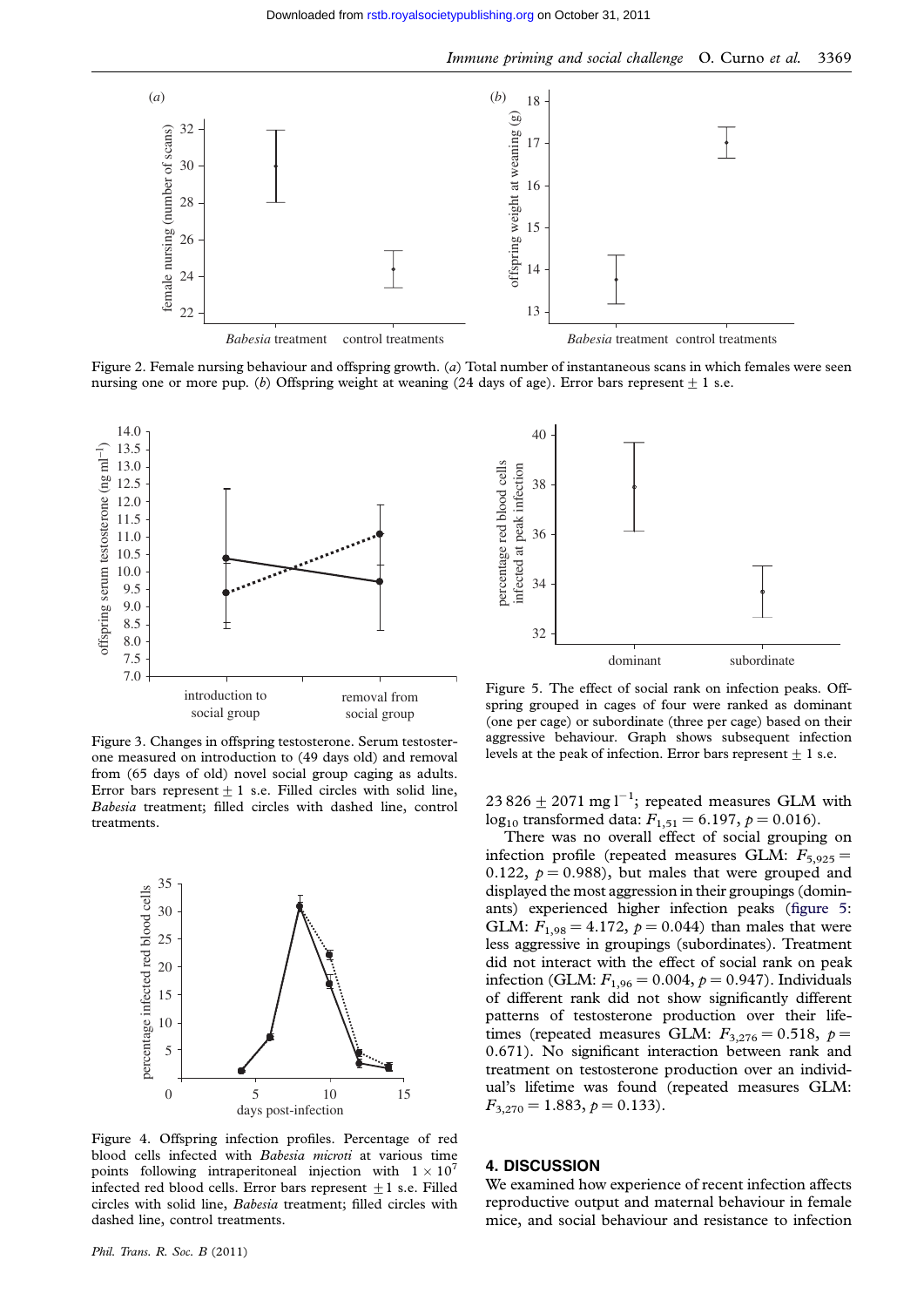in their offspring in subsequent adult life. The results support the findings of our previously reported study [\[51\]](#page-10-0) in which females were indirectly exposed to infection by co-housing with non-contagious conspecifics. In both experiments, females exposed to immunological cues had physiological responses to their exposure, and produced offspring with an accelerated response to infection as adults. Unlike in the earlier study, here the sons of the directly infected females did not display lower aggression as adults, but nevertheless differed in their hormonal response to novel social environments, decreasing instead of increasing testosterone production upon social housing. Testosterone in male adult mice is associated with social dominance, aggression, territory acquisition and maintenance, and consequently increased access to mating opportunities [\[59](#page-10-0)–[61\]](#page-10-0). However, there is evidence that the benefits of dominance are counterbalanced by costs associated with reduced resistance to infection [\[59,62,63\]](#page-10-0). Other studies strongly implicate testosterone in the mediation of these dominance–resistance trade-offs [[32](#page-9-0)[,59,62](#page-10-0),[64\]](#page-10-0).

We believe that the patterns of maternal investment in Babesia-treated females in our study could reflect immunocompetence-directed investment. Females may be specifically priming offspring for life in an environment in which the risk of infection is high [\[9\]](#page-9-0). Our results add to a growing body of evidence that suggests that effects of this sort occur across a wide range of taxa. Queen bumblebees (Bombus terrestris) injected with bacteria produce workers that show higher levels of antibacterial activity [\[65](#page-10-0)]. Immunized pied flycatchers (*F. hypoleuca*) produce offspring with elevated endogenous antibody production [[66\]](#page-10-0). Offspring from mice infected with an intestinal nematode when pregnant are more likely to clear infection as adults [[20,](#page-9-0)[67\]](#page-10-0).

Although we observed a difference in hormonal response to social challenge in the offspring of Babesia-challenged females, we did not observe a concomitant difference in levels of aggression. This may have been because levels of observed aggression were generally low in our experiment, and also because none of the male offspring in this study had ever been singly housed prior to social grouping (single housing increases subsequent territorial behaviours; see [[58\]](#page-10-0)). Despite the low levels of aggression recorded, it was possible to allocate ranks within each cage group, and higher-ranking males showed a downstream immunocompetence cost, experiencing higher levels of infected cells at peak infection. This further supports the conclusion that a dominance–resistance trade-off occurred in this experiment.

We chose to study the effects of maternal infection on male offspring and not on females because a dominance–immunocompetence trade-off is relatively well documented in male mice [[36](#page-10-0)–[38,59\]](#page-10-0), and because the inclusion of offspring of both sexes was not feasible while maintaining sample sizes at the levels that were indicated to be required by a *priori* power analysis. While our results are consistent with the idea of adaptive maternal mediation of a trade-off in male offspring, it is difficult to predict what might occur if our experimental observations were repeated with female offspring. Maternal effects on life-history

traits and behaviour in the female offspring of rodents are well documented [\[68,69](#page-11-0)], but selection pressures on males and females are often very different, and it is generally expected that if mothers have the ability to adjust investment differentially in sons and daughters, maternal effects will be offspring-sex-specific [\[4,22\]](#page-9-0). While the upregulation of immunocompetence in sons is predicted to result in androgen-mediated changes in social behaviour/dominance, trade-offs with other behavioural or life-history traits are plausible in daughters. Litter and offspring body size, and the timing of birth, are known to be the target of maternal effects in female rodents [\[68,69](#page-11-0)], and we might therefore expect maternally induced redirection of resources towards immune defence to come at the expense of reduced fertility and fecundity, or modified reproductive behaviour. Until appropriate experiments are conducted in mice and other species, however, discussion of such differential maternal effects on the sexes in response to the threat of disease remains speculative.

Babesia-treated females gained more weight during pregnancy, lost more weight at parturition and spent more time nursing their offspring. This may reflect an increased investment in the current litter, to the potential detriment of future reproduction. Iteroparous species, such as mice, usually do not put all their investment into one reproductive bout, because it may reduce future reproductive success and therefore overall lifetime fecundity [[70,71\]](#page-11-0). However, if longevity is reduced by a parasite, such a shift in investment priorities may occur [\[72](#page-11-0)]. Immunologically challenged common eider ducks (Somateria mollissima) incubate eggs for longer, lose more weight in the process and display higher levels of parental care after hatching [\[73](#page-11-0)], findings similar to those seen here. Nematode-infected pregnant mice produce significantly and substantially larger litters [\[20](#page-9-0)], but subsequent litters are smaller [\[74](#page-11-0)]. However, the similarity of these patterns is somewhat complicated by the unexpected finding that Babesia-treated offspring gained less weight than control offspring during the pre-weaning period. It is conceivable that increased suckling observed among the offspring of dams that had experienced infection was driven by the offspring rather than by the mothers, and hence may have reflected the need to increase suckling time owing to potentially limited or lower quality milk production [[75](#page-11-0)–[77\]](#page-11-0). An earlier experiment by Barnard *et al.* [\[37](#page-10-0)] showed that suckling behaviour affected both social rank and immunity in mice, with aggressiveness inversely proportional to suckling, but, as in our study, it was not possible to determine whether this was offspring- or parentdriven. The mice in the Barnard et al. study [\[37](#page-10-0)] that suckled more actually gained less weight, suggesting that increased suckling time does not reflect increased milk consumption [\[76](#page-11-0)]. These mice then developed into lower ranking individuals, but with enhanced immunocompetence [\[37](#page-10-0)]. The same relationship between suckling and weight gain was found in previous studies on mice [[78\]](#page-11-0). In our experiment, Babesia-treated sons also suckled more, gained less weight and then went on to respond differently to both social and immunological challenges; it is thus possible that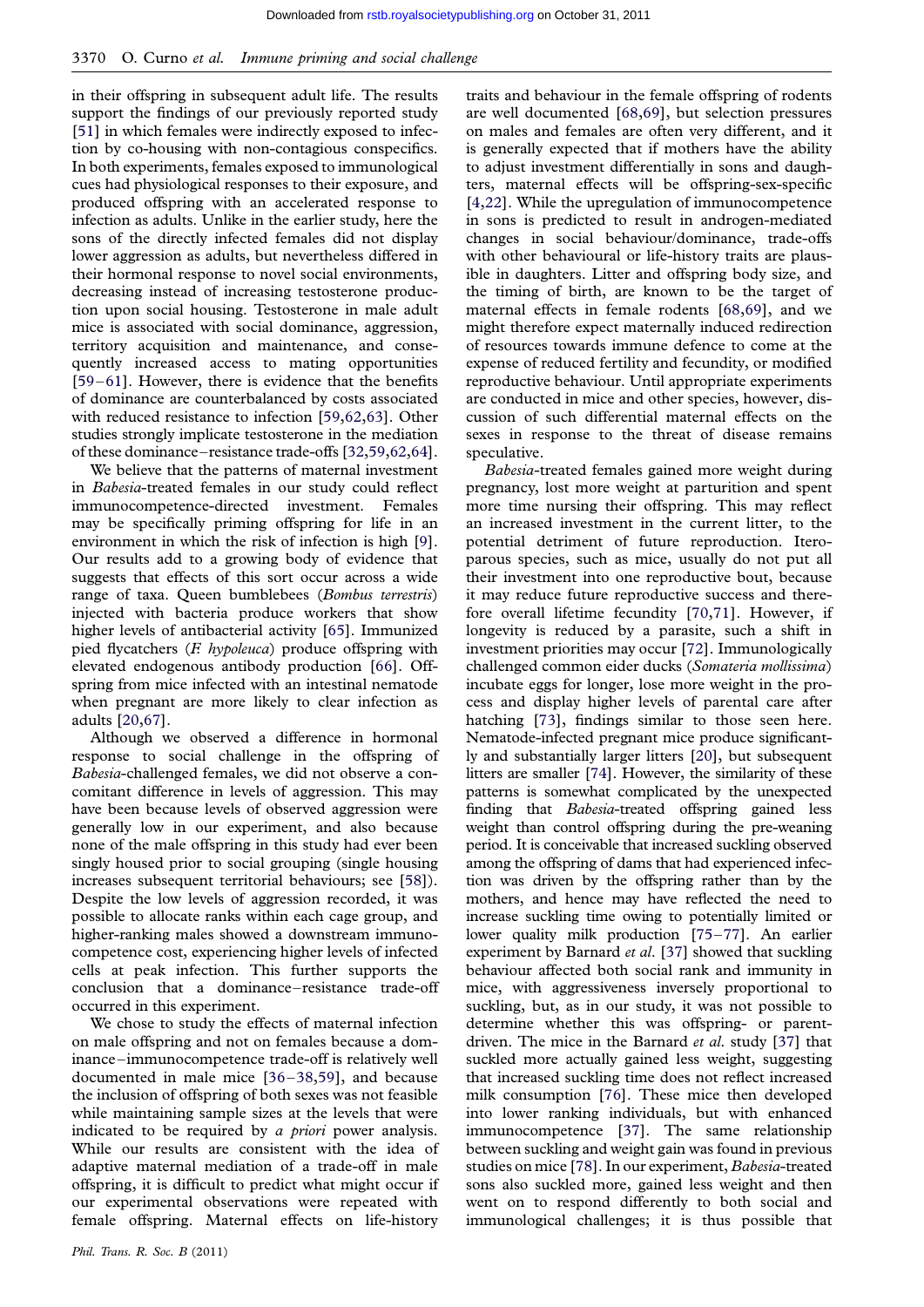suckling experience in infancy mediates immunological and social priming.

Our experiment appears to show a general increase in investment in the immune system in both mothers exposed to infection and their offspring. In our view, it is likely that such changes are adaptive for the mother and her offspring, equipping them better to face an environment in which the threat of infection is high. It is never possible, however, to exclude completely the chance that the responses seen are driven by adaptive manipulation of the host by the parasite, or indeed that the changes have no adaptive significance [[24\]](#page-9-0). In our experiment, we allowed full clearance of infection before pregnancy, and it is unlikely that the direction of the responses observed in both females and offspring reflected increased fitness of B. microti. Instead, we believe that our findings support the conclusion that females invested in reproduction in such a way as to maximize offspring resistance at a time when the risk of disease was high.

We aimed to explore transgenerational effects of a parasitic infection in the mother, rather than foetal immunological responses to direct challenge. Therefore, it was important that offspring were not directly infected by vertical transmission [[79\]](#page-11-0). Babesial agents have been shown on occasion to pass transplacentally from mother to offspring in utero [[53,](#page-10-0)[79\]](#page-11-0). For example, Babesia bovis in cattle, Babesia canis in dogs, Theileria equi (formerly Babesia equi) in horses and B. *microti* in humans have all been shown to pass through the placenta [\[53](#page-10-0)[,79](#page-11-0)]. By infecting females prior to mating and ensuring that all infected females had cleared infection prior to mating, our experimental design was aimed at minimizing any risk of vertical transmission. We further validated that offspring were not infected by taking smears at weaning. Serum immunological constituents and response to infection later in life confirmed the absence of infection in newborn offspring (see §3).

Other than documented cases of vertical transmission, and foetal abortion owing to babesiosis during pregnancy [[53](#page-10-0)], there is very little information in the literature regarding the impact of perinatal Babesia infection on offspring. More research has been done on the consequences of the similar malarial parasites, Plasmodium falciparum and Plasmodium vivax, which are very similar to Babesia spp., but which are a much more significant cause of serious disease and mortality in humans [\[80,81](#page-11-0)]. Research has shown that humans born to malarial mothers have lower birth weights owing to inter-uterine growth retardation. They also tend to be premature, and there is an associated increased risk of stillbirth (e.g. [[82\]](#page-11-0)). However, most of these studies of malaria investigate the implications of perinatal parasitaemia from a human health perspective. Very few offer insight into offspring life-history consequences of maternal infection (but see [[81\]](#page-11-0)), or into the potentially adaptive offspring disease resistance owing to maternal exposure prior to pregnancy. Here, we demonstrate a potentially adaptive life-history consequence for the offspring of infected mothers.

Following infection with B. microti, both females and their offspring showed elevated levels of IgG. In natural

systems, Babesia species are transmitted into the host bloodstream by ticks [[53\]](#page-10-0), and IgG antibodies can block B. *microti* sporozoites from invading erythrocytes shortly following infection. If this fails, NK cells and macrophages act to limit the extent of parasitaemia [[54\]](#page-10-0). Ultimately, a resolution stage begins, with parasitaemia levels peaking and then rapidly declining owing to the action of  $CD4^+$  T cells and IFN- $\gamma$  [[54,56\]](#page-10-0). While IgG is primarily involved in the early stages of infection, it is expected that circulating levels remain high following clearance, and as such are a useful bystander measure of immunocompetence [\[36](#page-10-0)]. IgG is also of relevance to this study because it can pass between rodent females and their offspring via the milk [[83\]](#page-11-0). Therefore, the elevated levels seen in the offspring of Babesia-treated females could be a direct consequence of changes occurring in the maternal immune system as a consequence of infection.

As adults, Babesia-treated offspring showed a faster resolution phase in response to direct Babesia infection. They also showed a relative reduction in testosterone in response to a social challenge. Testosterone is known to interact directly and indirectly with  $CD4<sup>+</sup>$  T cells (see [\[84](#page-11-0)] for a discussion of evidence of both upand downregulation), which are important for the resolution phase of B. microti infection recovery [\[54](#page-10-0)]. The Babesia-treated offspring lost less weight during infection, indicating lower adverse effects from parasitism [\[85](#page-11-0)], possibly less pathology and hence lower intensity of disease. It is difficult to interpret the relatively low levels of IgG production during infection in this same treatment group. It may be that in Babesiatreated offspring, other immune cells (e.g.  $CD4^+$  T cells) and molecules were downregulated less by testosterone, and therefore the Babesia-treated offspring were less dependent on escalating production and systemic sustenance of IgG. Alternatively, the difference may simply reflect a faster return to normal levels of immune components in the *Babesia*-treated offspring, because they cleared the infection more efficiently.

In conclusion, our results support the existence of a trade-off between social dominance and disease resistance, and suggest that such a trade-off can be mediated by maternal experiences before pregnancy. While our findings do not perfectly mimic those found following an indirect challenge by co-housing pregnant females with infected neighbours [\[51](#page-10-0)], consistent trends have emerged. In both cases, maternal exposure led to physiological changes in the female, which ultimately filtered down, affecting the responses of offspring to social challenge (either behaviourally or physiologically) and to infection. The presence of Babesia in the maternal environment caused offspring to downregulate investment in dominance acquisition, which in natural systems, among wild animals, would probably have led to reduced access to mating opportunities [[59](#page-10-0)–[61\]](#page-10-0). In doing so, however, the offspring avoided the associated reduced resistance to infection that is typically associated with high dominance status [[59,62,](#page-10-0)[86\]](#page-11-0). In an environment in which the risk of parasitism is high, cues experienced by the mothers led to increased resistance in offspring. The results of our experiment emphasize the roles of both maternal effects and parasites, and the interplay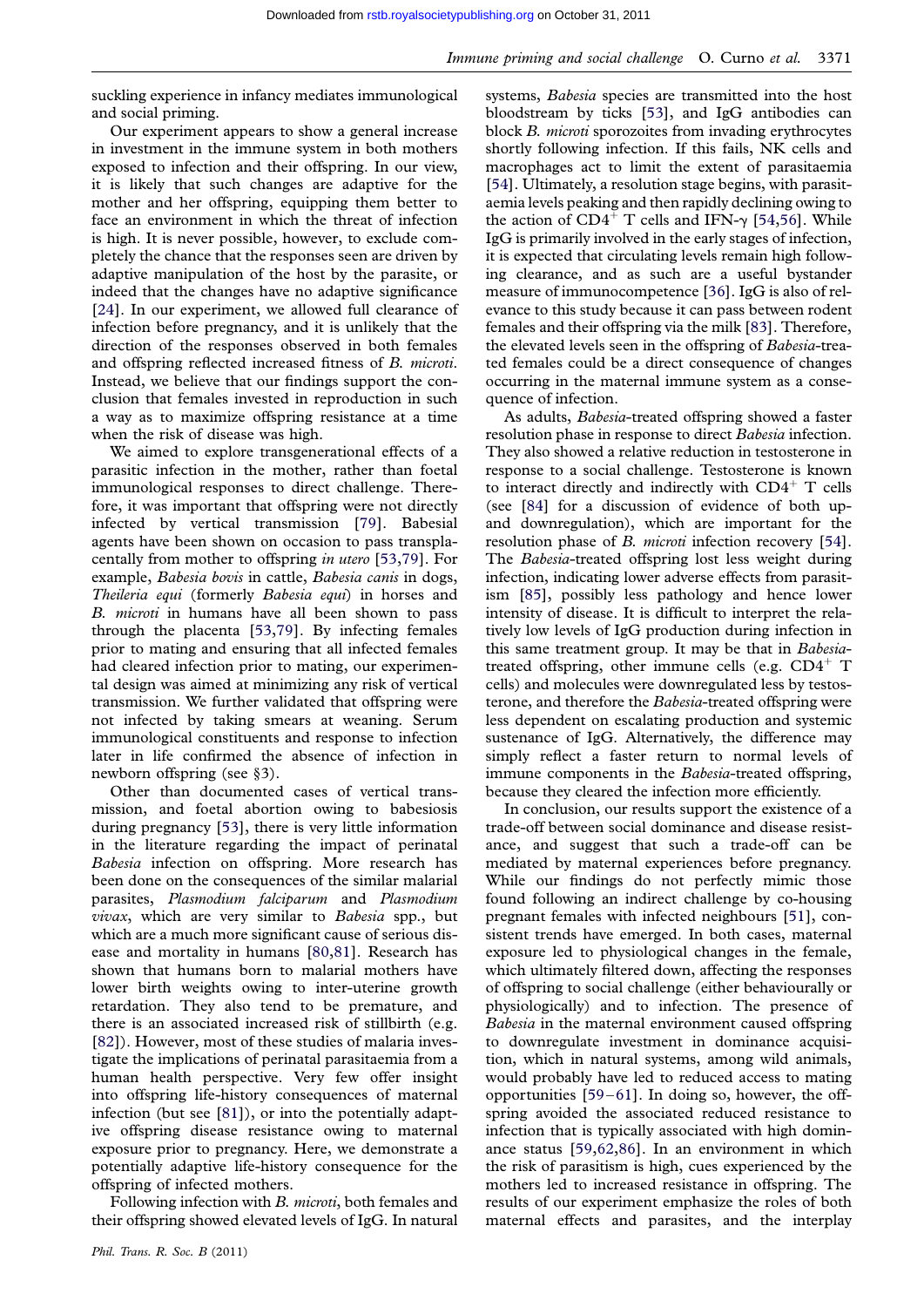<span id="page-9-0"></span>between the two, in shaping life histories and disease susceptibility.

This work was made possible by the efforts and imagination of Chris Barnard, who sadly died in June 2007. He is greatly missed, and he continues to be an inspiration to us all. We thank H. Travis and A. Lowe for technical support. This work was supported by the BBSRC and the School of Biology, University of Nottingham.

### **REFERENCES**

- 1 Mousseau, T. A. & Fox, C. W. 1998 Maternal effects as adaptations. New York, NY: Oxford University Press.
- 2 Lacey, E. P. 1998 What is an adaptive environmentally induced parental effect? In Maternal effects as adaptations (eds T. A. Mousseau & C. W. Fox). New York, NY: Oxford University Press.
- 3 Taborsky, B. 2006 Mothers determine offspring size in response to own juvenile growth conditions. Biol. Lett. 2, 225–228. ([doi:10.1098/rsbl.2005.0422](http://dx.doi.org/10.1098/rsbl.2005.0422))
- 4 Uller, T. 2008 Developmental plasticity and the evolution of parental effects. Trends Ecol. Evol. 23, 432–438. ([doi:10.](http://dx.doi.org/10.1016/j.tree.2008.04.005) [1016/j.tree.2008.04.005\)](http://dx.doi.org/10.1016/j.tree.2008.04.005)
- 5 Mousseau, T. A. & Dingle, H. 1991 Maternal effects in insects: examples, constraints and geographic variation. In The unity of evolutionary biology (ed. E. C. Dudley). Portland, OR: Dioscorides Press.
- 6 Anway, M. D., Cupp, A. S., Uzumcu, M. & Skinner, M. K. 2005 Epigenetic transgenerational actions of endocrine disruptors and male fertility. Science 308, 1466–1469. [\(doi:10.1126/science.1108190\)](http://dx.doi.org/10.1126/science.1108190)
- 7 Anway, M. D. & Skinner, M. K. 2006 Epigenetic transgenerational actions of endocrine disruptors. Endocrinology 147, S43–S49. [\(doi:10.1210/en.2005-1058](http://dx.doi.org/10.1210/en.2005-1058))
- 8 Sheriff, M. J., Krebs, C. J. & Boonstraa, R. 2010 The ghosts of predators past: population cycles and the role of maternal programming under fluctuating predation risk. Ecology 91, 2983–2994. ([doi:10.1890/09-1108.1\)](http://dx.doi.org/10.1890/09-1108.1)
- 9 Drake, A. J. & Liu, L. 2010 Intergenerational transmission of programmed effects: public health consequences. Trends Endocrinol. Metabol. 21, 206–213. ([doi:10.1016/j.tem.2009.11.006](http://dx.doi.org/10.1016/j.tem.2009.11.006))
- 10 Marshall, D. J. & Uller, T. 2007 When is a maternal effect adaptive? Oikos 116, 1957–1963. [\(doi:10.1111/j.](http://dx.doi.org/10.1111/j.2007.0030-1299.16203.x) [2007.0030-1299.16203.x\)](http://dx.doi.org/10.1111/j.2007.0030-1299.16203.x)
- 11 Groothuis, T. G., Eising, C. M., Dijkstra, C. & Müller, W. 2005 Balancing between costs and benefits of maternal hormone deposition in avian eggs. Biol. Lett. 1, 78–81. [\(doi:10.1098/rsbl.2004.0233\)](http://dx.doi.org/10.1098/rsbl.2004.0233)
- 12 Groothuis, T. G., Muller, W., von Engelhardt, N., Carere, C. & Eising, C. 2005 Maternal hormones as a tool to adjust offspring phenotype in avian species. Neurosci. Biobehav. Rev. 29, 329–352. [\(doi:10.1016/j.](http://dx.doi.org/10.1016/j.neubiorev.2004.12.002) [neubiorev.2004.12.002](http://dx.doi.org/10.1016/j.neubiorev.2004.12.002))
- 13 Sheldon, B. C. & Verhulst, S. 1996 Ecological immunology: costly parasite defences and trade-offs in evolutionary ecology. Trends Ecol. Evol. 11, 317–321. [\(doi:10.1016/0169-5347\(96\)10039-2](http://dx.doi.org/10.1016/0169-5347(96)10039-2))
- 14 Mennerat, A., Mirleau, P., Blondel, J., Perret, P., Lambrechts, M. M. & Heeb, P. 2009 Aromatic plants in nests of the blue tit Cyanistes caeruleus protect chicks from bacteria. Oecologia 161, 849–855. [\(doi:10.1007/](http://dx.doi.org/10.1007/s00442-009-1418-6) [s00442-009-1418-6\)](http://dx.doi.org/10.1007/s00442-009-1418-6)
- 15 Bize, P. & Roulin, A. 2009 Effects of common origin and common rearing environment on variance in ectoparasite load and phenotype of nestling alpine swifts. Evol. Biol. 36, 301–310. ([doi:10.1007/s11692-009-9063-x](http://dx.doi.org/10.1007/s11692-009-9063-x))
- 16 Boulinier, T. & Staszewski, V. 2008 Maternal transfer of antibodies: raising immuno-ecology issues. Trends Ecol. Evol. 23, 282–288. [\(doi:10.1016/j.tree.2007.12.006](http://dx.doi.org/10.1016/j.tree.2007.12.006))
- 17 Agrawal, A. A., Laforsch, C. & Tollrian, R. 1999 Transgenerational induction of defences in animals and plants. Nature 401, 60–63. [\(doi:10.1038/43425](http://dx.doi.org/10.1038/43425))
- 18 Gallizzi, K., Guenon, B. & Richner, H. 2008 Maternally transmitted parasite defence can be beneficial in the absence of parasites. Oikos 117, 223–230. ([doi:10.](http://dx.doi.org/10.1111/j.2007.0030-1299.16172.x) [1111/j.2007.0030-1299.16172.x](http://dx.doi.org/10.1111/j.2007.0030-1299.16172.x))
- 19 Grindstaff, J. L., Hasselquist, D., Nilsson, J. A., Sandell, M., Smith, H. G. & Stjernman, M. 2006 Transgenerational priming of immunity: maternal exposure to a bacterial antigen enhances offspring humoral immunity. Proc. R. Soc. B 273, 2551-2557. ([doi:10.1098/rspb.](http://dx.doi.org/10.1098/rspb.2006.3608) [2006.3608](http://dx.doi.org/10.1098/rspb.2006.3608))
- 20 Kristan, D. M. 2004 Intestinal nematode infection affects host life history and offspring susceptibility to parasitism. *J. Anim. Ecol.* 73, 227-238. [\(doi:10.1111/j.](http://dx.doi.org/10.1111/j.0021-8790.2004.00794.x) [0021-8790.2004.00794.x\)](http://dx.doi.org/10.1111/j.0021-8790.2004.00794.x)
- 21 Moret, Y. & Schmid-Hempel, P. 2000 Survival for immunity: the price of immune system activation for bumblebee workers. Science 290, 1166–1168. ([doi:10.](http://dx.doi.org/10.1126/science.290.5494.1166) [1126/science.290.5494.1166\)](http://dx.doi.org/10.1126/science.290.5494.1166)
- 22 Badyaev, A. V., Hamstra, T. L., Oh, K. P. & Seaman, D. A. A. 2006 Sex-biased maternal effects reduce ectoparasite-induced mortality in a passerine bird. Proc. Natl Acad. Sci. USA 103, 14 406–14 411. ([doi:10.](http://dx.doi.org/10.1073/pnas.0602452103) [1073/pnas.0602452103](http://dx.doi.org/10.1073/pnas.0602452103))
- 23 Hanson, L. A., Korotkova, M., Lundin, S., Haversen, L., Silfverdal, S.-A., Mattsby-Baltzer, I., Strandvik, B. & Telemo, E. 2003 The transfer of immunity from mother to child. Ann. N. Y. Acad. Sci. 987, 199–206. [\(doi:10.1111/j.1749-6632.2003.tb06049.x](http://dx.doi.org/10.1111/j.1749-6632.2003.tb06049.x))
- 24 Poulin, R. & Thomas, F. 2008 Epigenetic effects of infection on the phenotype of host offspring: parasites reaching across host generations. Oikos 117, 331–335. [\(doi:10.1111/j.2007.0030-1299.16435.x](http://dx.doi.org/10.1111/j.2007.0030-1299.16435.x))
- 25 Clark, M. M., Karpiuk, P. & Galef, B. G. 1993 Hormonally mediated inheritance of acquired characteristics in Mongolian gerbils. Nature 364, 712. [\(doi:10.1038/](http://dx.doi.org/10.1038/364712a0) [364712a0\)](http://dx.doi.org/10.1038/364712a0)
- 26 Murgatroyd, C. et al. 2009 Dynamic DNA methylation programs persistent adverse effects of early-life stress. Nat. Neurosci. 12, 1559–1566. [\(doi:10.1038/nn.2436](http://dx.doi.org/10.1038/nn.2436))
- 27 Jones, P. A. & Takai, D. 2001 The role of DNA methylation in mammalian epigenetics. Science 293, 1068–1070. ([doi:10.1126/science.1063852](http://dx.doi.org/10.1126/science.1063852))
- 28 Hosken, D. J. 2001 Sex and death: microevolutionary trade-offs between reproductive and immune investment in dung flies. Curr. Biol. 11, R379–R380. [\(doi:10.1016/](http://dx.doi.org/10.1016/S0960-9822(01)00211-1) [S0960-9822\(01\)00211-1\)](http://dx.doi.org/10.1016/S0960-9822(01)00211-1)
- 29 Dingemanse, N. J., Edelaar, P. & Kempenaers, B. 2010 Why is there variation in baseline glucocorticoid levels? Trends Ecol. Evol. 25, 261–262. ([doi:10.1016/j.tree.](http://dx.doi.org/10.1016/j.tree.2010.01.008) [2010.01.008\)](http://dx.doi.org/10.1016/j.tree.2010.01.008)
- 30 Ilmonen, P., Taarna, T. & Hasselquist, D. 2000 Experimentally activated immune defence in female pied flycatchers results in reduced breeding success. Proc. R. Soc. Lond. B 267, 665-670. ([doi:10.1098/rspb.](http://dx.doi.org/10.1098/rspb.2000.1053) [2000.1053](http://dx.doi.org/10.1098/rspb.2000.1053))
- 31 Raberg, L., Nilsson, J. A., Ilmonen, P. & Stjernman, M. 2000 The cost of an immune response: vaccination reduces parental effort. Ecol. Lett. 3, 382-386. ([doi:10.](http://dx.doi.org/10.1046/j.1461-0248.2000.00154.x) [1046/j.1461-0248.2000.00154.x](http://dx.doi.org/10.1046/j.1461-0248.2000.00154.x))
- 32 Zala, S. M., Chan, B. K., Bilbo, S. D., Potts, W. K., Nelson, R. J. & Penn, D. J. 2008 Genetic resistance to infection influences a male's sexual attractiveness and modulation of testosterone. Brain Behav. Immun. 22, 381–387. ([doi:10.1016/j.bbi.2007.09.003\)](http://dx.doi.org/10.1016/j.bbi.2007.09.003)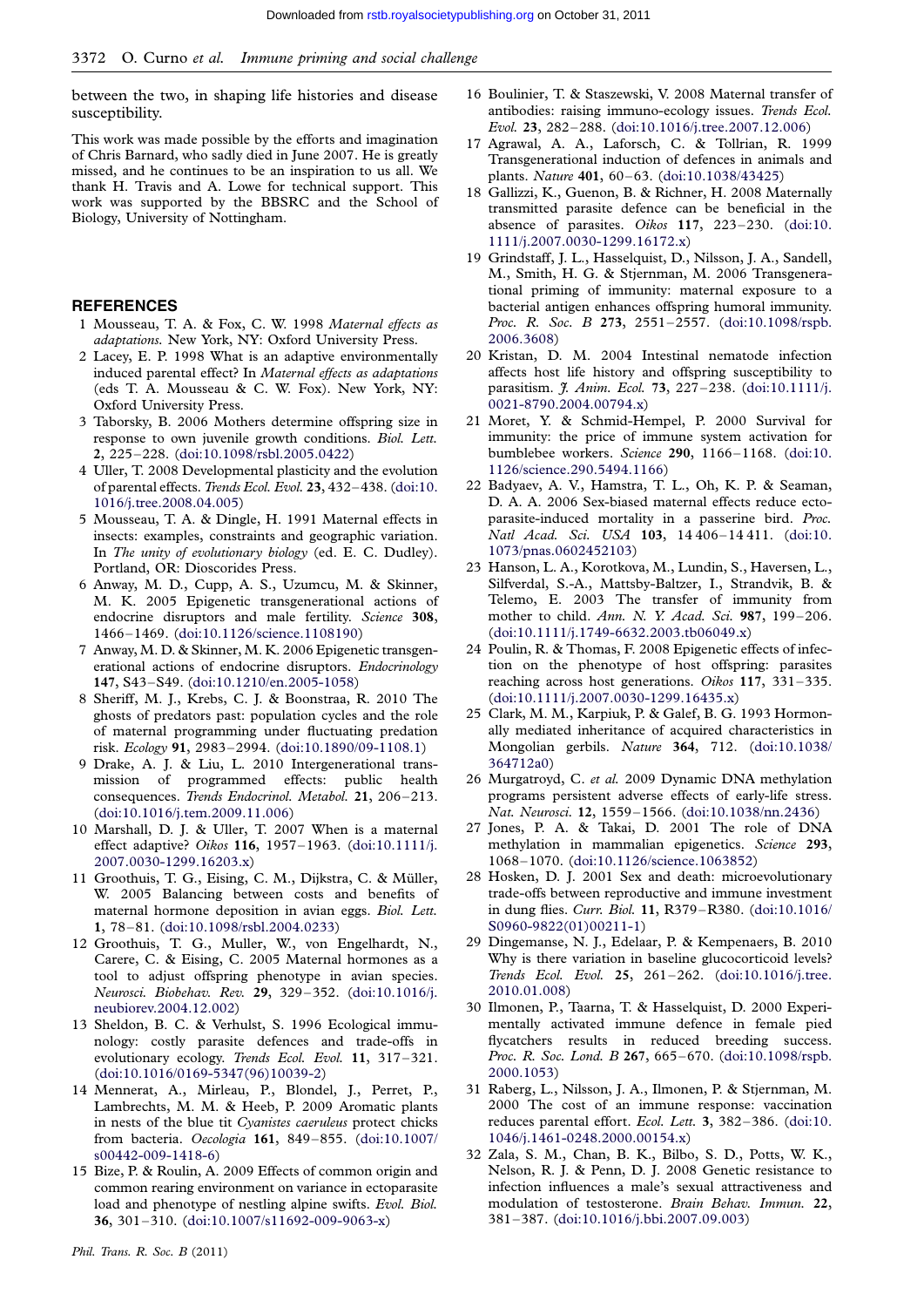- <span id="page-10-0"></span>33 McKean, K. A. & Nunny, L. 2001 Increased sexual activity reduces male immune function in Drosophila melanogaster. Proc. Natl Acad. Sci. USA 98, 7904–7909. ([doi:10.1073/pnas.131216398](http://dx.doi.org/10.1073/pnas.131216398))
- 34 Siva-Jothy, M. T., Tsubaki, Y. & Hooper, R. E. 1998 Decreased immune response as a proximate cost of copulation and oviposition in a damselfly. Physiol. Entomol. 26, 1–5.
- 35 Kirsten, T. B., Taricano, M., Maiorka, P. C., Palermo-Neto, J. & Bernardi, M. M. 2010 Prenatal lipopolysaccharide reduces social behavior in male offspring. Neuroimmunomodulation 2010, 240–251. ([doi:10.1159/](http://dx.doi.org/10.1159/000290040) [000290040](http://dx.doi.org/10.1159/000290040))
- 36 Barnard, C. J., Behnke, J. M. & Sewell, J. 1996 Social status and resistance to disease in house mice (Mus musculus): status-related modulation of hormonal responses in relation to immunity costs in different social and physical environments. Ethology 102, 63-84. ([doi:10.1111/j.1439-0310.1996.tb01104.x\)](http://dx.doi.org/10.1111/j.1439-0310.1996.tb01104.x)
- 37 Barnard, C. J., Behnke, J. M., Gage, A. R., Brown, H. & Smithurst, P. R. 1998 Maternal effects on the development of social rank and immunity trade-offs in male laboratory mice (Mus musculus). Proc. R. Soc. Lond. B 265, 2087–2093. [\(doi:10.1098/rspb.1998.0544](http://dx.doi.org/10.1098/rspb.1998.0544))
- 38 Barnard, C. J., Behnke, J. M., Gage, A. R., Brown, H. & Smithurst, P. R. 1997 Immunity costs and behavioural modulation in male laboratory mice (Mus musculus) exposed to the odours of females. Physiol. Behav. 62, 857–866. ([doi:10.1016/S0031-9384\(97\)00249-7\)](http://dx.doi.org/10.1016/S0031-9384(97)00249-7)
- 39 Hamilton, W. D. & Zuk, M. 1982 Heritable true fitness and bright birds: a role for parasites? Science 218, 384–387. ([doi:10.1126/science.7123238\)](http://dx.doi.org/10.1126/science.7123238)
- 40 Chadwick, W. & Little, T. J. 2005 A parasite-mediated life-history shift in Daphnia magna. Proc. R. Soc. B 272, 505–509. ([doi:10.1098/rspb.2004.2959](http://dx.doi.org/10.1098/rspb.2004.2959))
- 41 Kelly, A., Hatcher, M. J. & Dunn, A. M. 2003 The impact of a vertically transmitted microsporidian, Nosema granulosis on the fitness of its Gammarus duebeni host under stressful environmental conditions. Parasitology 126, 119–124. ([doi:10.1017/S003118200200269X](http://dx.doi.org/10.1017/S003118200200269X))
- 42 Mautner, S. I., Cook, K. A., Forbes, M. R., McCurdy, D. G. & Dunn, A. M. 2007 Evidence for sex ratio distortion by a new microsporidian parasite of a Corophiid amphipod. Parasitology 134, 1567–1573. ([doi:10.1017/](http://dx.doi.org/10.1017/S0031182007003034) [S0031182007003034](http://dx.doi.org/10.1017/S0031182007003034))
- 43 Whitaker, S. & Fair, J. 2002 The costs of immunological challenge to developing mountain chickadees, Poecile gambeli, in the wild. Oikos 99,  $161-165$ . ([doi:10.1034/j.](http://dx.doi.org/10.1034/j.1600-0706.2002.990116.x) [1600-0706.2002.990116.x](http://dx.doi.org/10.1034/j.1600-0706.2002.990116.x))
- 44 Hakkarainen, H., Huhta, E., Koskela, E., Mappes, T., Soveri, T. & Suorsa, P. 2007 Eimeria-parasites are associated with a lowered mother's and offspring's body condition in island and mainland populations of the bank vole. Parasitology 134, 23–31. ([doi:10.1017/](http://dx.doi.org/10.1017/S0031182006001120) [S0031182006001120](http://dx.doi.org/10.1017/S0031182006001120))
- 45 Heeb, P., Werner, I., Mateman, A. C., Kolliker, M., Brinkhof, M. W. G., Lessells, C. M. & Richner, H. 1999 Ectoparasite infestation and sex-biased local recruitment of hosts. Nature 400, 63–65. ([doi:10.1038/](http://dx.doi.org/10.1038/21881) [21881](http://dx.doi.org/10.1038/21881))
- 46 Dawkins, R. 1982 The extended phenotype. Oxford, UK: Oxford University Press.
- 47 Sorci, G. & Clobert, J. 1995 Effects of maternal parasite load on offspring life-history traits in the common lizard (Lacerta vivipara). J. Evol. Biol. 8, 711–723. [\(doi:10.](http://dx.doi.org/10.1046/j.1420-9101.1995.8060711.x) [1046/j.1420-9101.1995.8060711.x\)](http://dx.doi.org/10.1046/j.1420-9101.1995.8060711.x)
- 48 Sorci, G., Massot, M. & Clobert, J. 1994 Maternal parasite load increases sprint speed and philopatry in female offspring of the common lizard. Am. Nat. 144, 153–164. ([doi:10.1086/285666\)](http://dx.doi.org/10.1086/285666)
- 49 Maizels, R. M. 2010 Parasite immunomodulation and polymorphisms of the immune system. *J. Biol.* 8, 62. ([doi:10.1186/jbiol166\)](http://dx.doi.org/10.1186/jbiol166)
- 50 Kilpimaa, J., Alatalo, R. V. & Siitari, H. 2004 Trade-offs between sexual advertisement and immune function in the pied flycatcher (Ficedula hypoleuca). Proc. R. Soc. Lond. B 271, 245–250. [\(doi:10.1098/rspb.2003.2568](http://dx.doi.org/10.1098/rspb.2003.2568))
- 51 Curno, O., Behnke, J. M., McElligott, A. G., Reader, T. & Barnard, C. J. 2009 Mothers produce less aggressive sons with altered immunity when there is a threat of disease during pregnancy. Proc. R. Soc. B  $276$ ,  $1047-1054$ . ([doi:10.1098/rspb.2008.1612\)](http://dx.doi.org/10.1098/rspb.2008.1612)
- 52 Kim, J. Y. et al. 2007 First case of human babesiosis in Korea: detection and characterization of a novel type of Babesia sp. (KO1) similar to ovine Babesia. J. Clin. Microbiol. 45, 2084–2087. [\(doi:10.1128/JCM.01334-06](http://dx.doi.org/10.1128/JCM.01334-06))
- 53 Kjemtrup, A. M. & Conrad, P. A. 2000 Human babesiosis: an emerging tick-borne disease. *Int.*  $\tilde{f}$ . *Parasitol.* 30, 1323–1337. ([doi:10.1016/S0020-7519\(00\)00137-5\)](http://dx.doi.org/10.1016/S0020-7519(00)00137-5)
- 54 Homer, M. J., Aguilar-Delfin, I., Telford, S. R., Krause, P. J. & Persing, D. H. 2000 Babesiosis. Clin. Microbiol. Rev. 13, 451–469. ([doi:10.1128/CMR.13.3.451-469.2000](http://dx.doi.org/10.1128/CMR.13.3.451-469.2000))
- 55 Bogdan, C. 2007 Oxidative burst without phagocytes: the role of respiratory proteins. Nat. Immunol. 8, 1029-1031. ([doi:10.1038/ni1007-1029](http://dx.doi.org/10.1038/ni1007-1029))
- 56 Igarashi, I. et al. 1999 Roles of  $CD4^+$  T cells and gamma interferon in protective immunity against Babesia microti infection in mice. Infect. Immun. 67, 4143–4148.
- 57 Koyama, S. 2004 Primer effects by conspecific odors in house mice: a new perspective in the study of primer effects on reproductive activities. Horm. Behav. 46, 303–310. ([doi:10.1016/j.yhbeh.2004.03.002\)](http://dx.doi.org/10.1016/j.yhbeh.2004.03.002)
- 58 Van Loo, P. L. P., Van Zutphen, L. F. M. & Baumans, V. 2003 Male management: coping with aggression problems in male laboratory mice. Lab. Anim. 37, 300–313. ([doi:10.](http://dx.doi.org/10.1258/002367703322389870) [1258/002367703322389870](http://dx.doi.org/10.1258/002367703322389870))
- 59 Barnard, C. J., Behnke, J. M. & Sewell, J. 1994 Social behaviour and susceptibility to infection in house mice (Mus musculus): effects of group size, aggressive behaviour and status-related hormonal responses prior to infection on resistance to Babesia microti. Parasitology 108, 487–496. [\(doi:10.1017/S0031182000077349](http://dx.doi.org/10.1017/S0031182000077349))
- 60 Meagher, S., Penn, D. J. & Potts, W. K. 2000 Male-male competition magnifies inbreeding depression in wild house mice. Proc. Natl Acad. Sci. USA 97, 3324-3329. ([doi:10.1073/pnas.060284797](http://dx.doi.org/10.1073/pnas.060284797))
- 61 Waterman, J. M. 2007 Male mating strategies in rodents. In Rodent societies: an ecological and evolutionary perspective (eds J. O. Wolff & P. W. Sherman), pp. 27–41. Chicago, IL: Chicago University Press.
- 62 Whitacre, C. C. 2001 Sex differences in autoimmune disease. Nat. Immunol. 2, 777–780. ([doi:10.1038/ni0901-777\)](http://dx.doi.org/10.1038/ni0901-777)
- 63 Zala, S. M., Potts, W. K. & Penn, D. J. 2008 Exposing males to female scent increases the cost of controlling Salmonella infection in wild house mice. Behav. Ecol. Sociobiol. 62, 895–900. [\(doi:10.1007/s00265-007-0513-0\)](http://dx.doi.org/10.1007/s00265-007-0513-0)
- 64 Alexander, J. & Stimson, W. H. 1988 Sex hormones and the course of parasitic infection. Parasitol. Today 4, 189–193. ([doi:10.1016/0169-4758\(88\)90077-4\)](http://dx.doi.org/10.1016/0169-4758(88)90077-4)
- 65 Sadd, B. M., Kleinlogel, Y., Schmid-Hempel, R. & Schmid-Hempel, P. 2005 Trans-generational immune priming in a social insect. Biol. Lett. 1, 386-388. ([doi:10.1098/rsbl.2005.0369](http://dx.doi.org/10.1098/rsbl.2005.0369))
- 66 Grindstaff, J. L., Hasselquist, D., Nilsson, J.-A., Sandell, M., Smith, H. G. & Stjernman, M. 2006 Transgenerational priming of immunity: maternal exposure to a bacterial antigen enhances offspring humoral immunity. Proc. R. Soc. B 273, 2551–2557. ([doi:10.1098/rspb.2006.3608](http://dx.doi.org/10.1098/rspb.2006.3608))
- 67 Kristan, D. M. 2002 Maternal and direct effects of the intestinal nematode Heligmosomoides polygyrus on